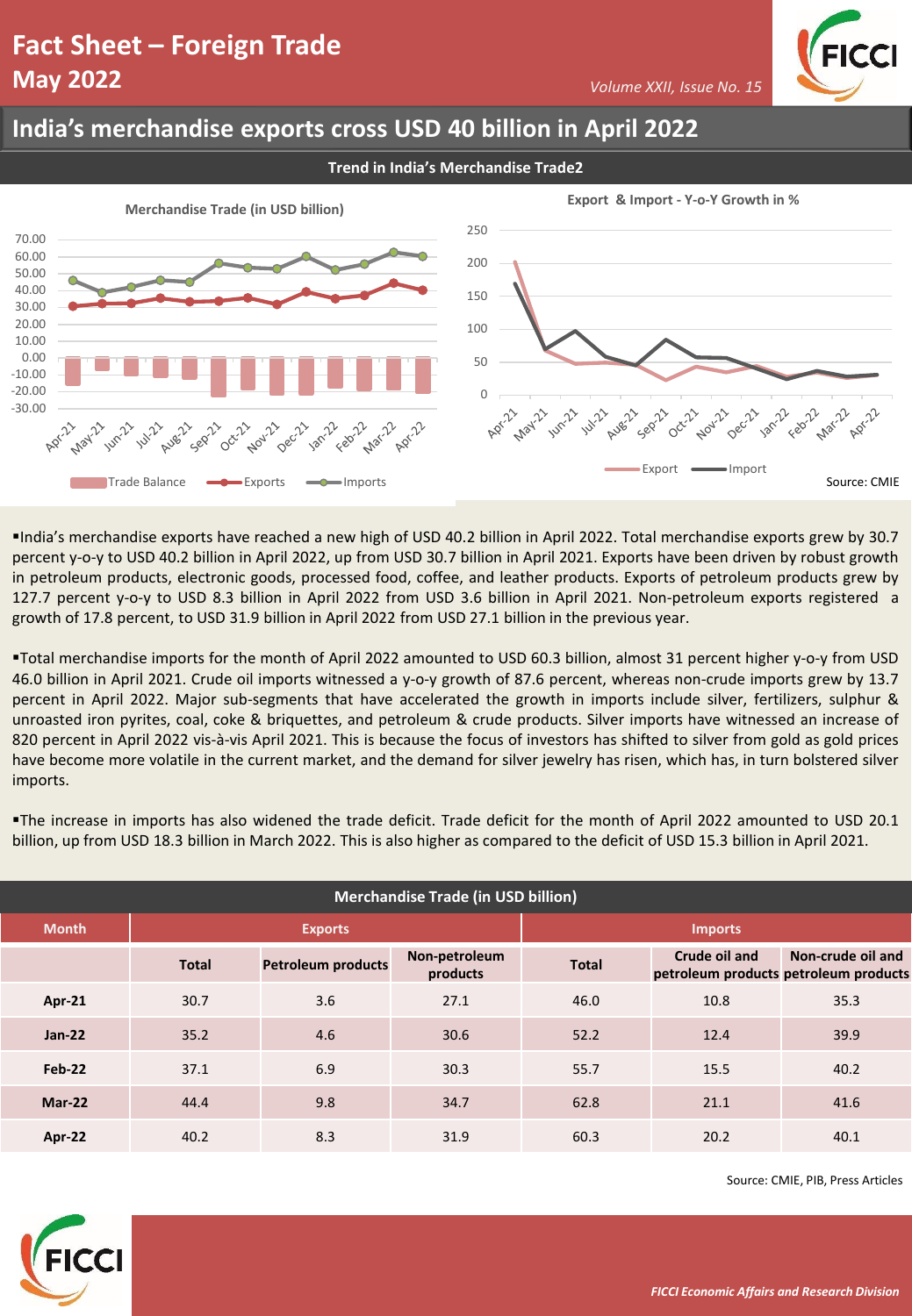

| <b>Exports: Major Commodities</b>                        |                                |                                          |                        | <b>Imports: Major Commodities</b>          |                                |                                          |                        |
|----------------------------------------------------------|--------------------------------|------------------------------------------|------------------------|--------------------------------------------|--------------------------------|------------------------------------------|------------------------|
| <b>Commodities</b>                                       | April 2021 (in<br>USD billion) | <b>April 2022</b><br>(in USD<br>billion) | $Y$ -o-Y $%$<br>change | <b>Commodities</b>                         | April 2021 (in<br>USD billion) | <b>April 2022</b><br>(in USD<br>billion) | $Y$ -o-Y $%$<br>change |
| Petroleum<br><b>Products</b>                             | 3.6                            | 8.3                                      | 127.7                  | <b>Silver</b>                              | 0.0                            | 0.1                                      | 820.0                  |
| <b>Electronic Goods</b>                                  | 1.0                            | 1.7                                      | 71.7                   | Fertilisers, Crude &<br>manufactured       | 0.4                            | 1.2                                      | 219.2                  |
| <b>Other cereals</b>                                     | 0.1                            | 0.1                                      | 60.8                   | Sulphur &<br><b>Unroasted Iron</b>         | 0.0                            | 0.1                                      | 216.1                  |
| Coffee                                                   | 0.1                            | 0.1                                      | 59.4                   | <b>Pyrites</b>                             |                                |                                          |                        |
| <b>Cereal</b><br>preparations &                          |                                |                                          |                        | Coal, Coke &<br>Briquettes, etc.           | 2.0                            | 4.9                                      | 146.3                  |
| miscellaneous<br>processed items                         | 0.2                            | 0.2                                      | 38.8                   | Petroleum, Crude<br>& products             | 10.8                           | 20.2                                     | 87.5                   |
| Leather & leather<br>products                            | 0.3                            | 0.4                                      | 36.7                   |                                            |                                |                                          |                        |
| <b>Tobacco</b>                                           | 0.1                            | 0.1                                      | 35.1                   | <b>Pulses</b>                              | 0.1                            | 0.1                                      | 80.0                   |
| Organic &<br>Inorganic                                   | 2.0                            | 2.7                                      | 32.3                   | <b>Cotton Raw &amp;</b><br>Waste           | 0.0                            | 0.1                                      | 57.6                   |
| <b>Chemicals</b><br>Mica, Coal & Other                   |                                |                                          |                        | Leather & leather<br>products              | 0.1                            | 0.1                                      | 56.1                   |
| <b>Ores, Minerals</b><br>including<br>processed minerals | 0.4                            | 0.5                                      | 24.8                   | Organic &<br>Inorganic<br><b>Chemicals</b> | 2.2                            | 3.4                                      | 52.4                   |
| Jute Mfg. including<br><b>Floor Covering</b>             | 0.0                            | 0.0                                      | 22.7                   | Non-ferrous<br>metals                      | 1.3                            | 1.9                                      | 42.1<br>Source: PIB    |

### **Trade in Services**



- **·** India's services exports have witnessed a y-o-y growth of 31.5 percent, while imports have increased by 22.3 percent in March 2022, vis-à-vis March 2021.
- Total services exports reached a value of USD 26.9 billion in March 2022, up from USD 20.5 billion in March 2021.
- Total services imports for the month of March 2022 amounted to USD 15.3 billion, a higher value from USD 12.5 billion in March 2021.
- Further, according to preliminary estimates made by the government, services exports are estimated to witness a robust growth of 53 percent in the month of April 2022.

Source: CMIE

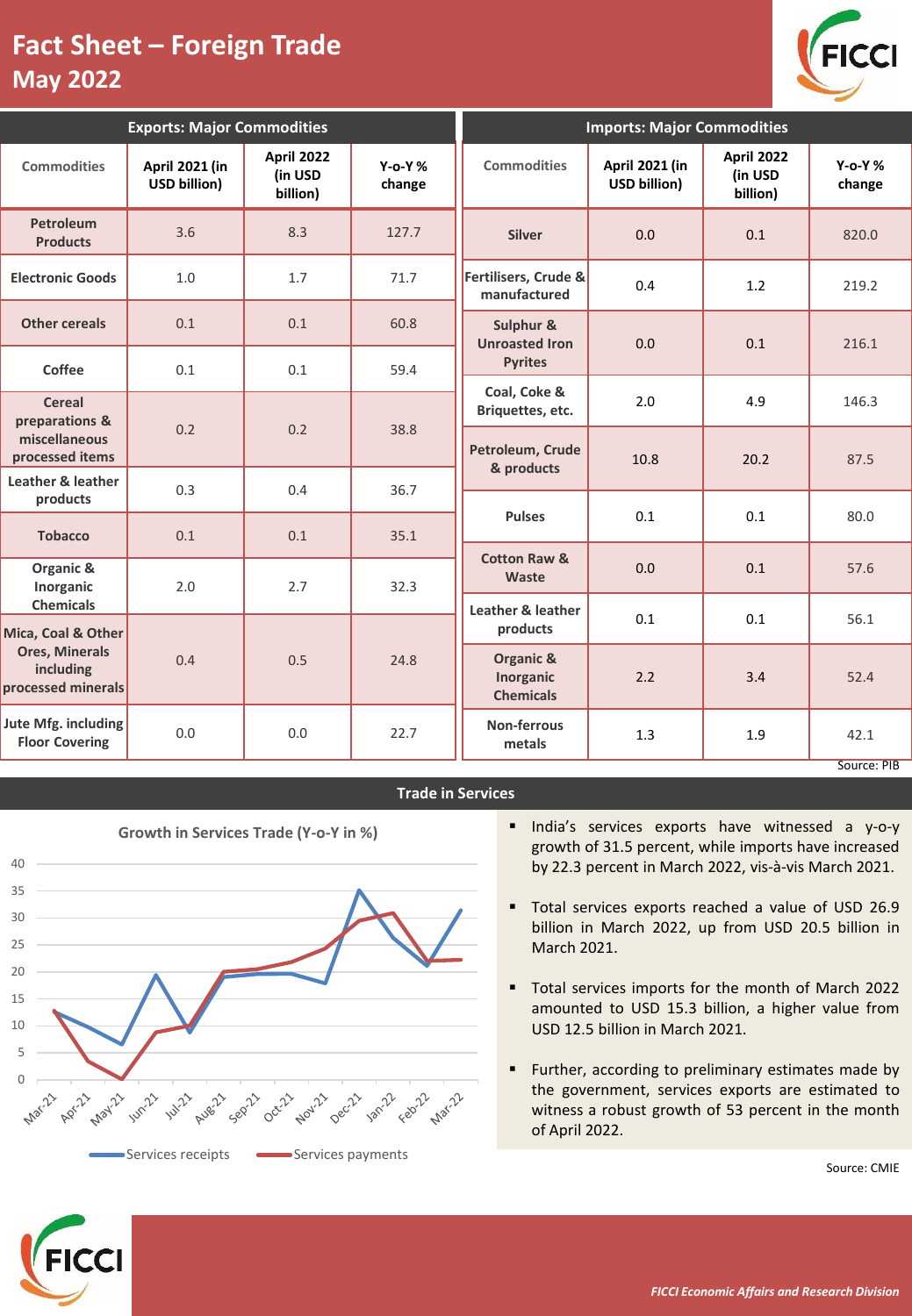

In order to enhance resilience against external shocks, the Government of India has been focusing on the strategy of enhancing diversification in terms of its trading partners – for both exports as well as imports. The emphasis being laid on Free Trade Agreements is a part of the strategy. The government is also looking at reducing import dependence for certain commodities by encouraging domestic production.

#### **Recent Notable Trade Agreements**

#### **India-UAE Comprehensive Economic Partnership Agreement (CEPA)**

The CEPA between India and UAE was signed on February 18, 2022, and it entered into force on May 1, 2022. As per the agreement, India will benefit from preferential market access provided by the UAE on over 97 percent of its tariff lines which account for 99 percent of Indian exports to the UAE in value terms, especially for all labour-intensive sectors such as gems and jewellery, textiles, leather, footwear, sports goods, plastics, furniture, agricultural and wood products, engineering products, medical devices, and automobiles. With regard to trade in services, Indian service providers will receive market access to around 111 sub-sectors from the 11 broad service sectors in the UAE. The countries have also agreed to facilitate access of Indian pharmaceuticals products, especially automatic registration and marketing authorisation in 90 days for products meeting specified criteria.

#### **India-Australia Economic Cooperation and Trade Agreement (ECTA)**

The ECTA between India and Australia was signed on April 1, 2022. This is the first trade agreement of India with a developed country after more than a decade. The Agreement covers most of the tariff lines dealt in by India and Australia respectively. India will benefit from preferential market access provided by Australia on 100 percent of its tariff lines. This includes all the laborintensive sectors of export interest to India such as gems and jewellery, textiles, leather, footwear, furniture, food, and agricultural products, engineering products, medical devices, and automobiles. With respect to services, Australia has offered wide ranging commitments in around 135 sub sectors and Most Favoured Nation (MFN) status to India in 120 sub sectors which cover key areas such as IT, ITES, business services, health, education, and audio visual.

Further, India is also presently engaged in talks with the following nations for materialization of Free Trade Agreements:

#### **Bangladesh**

India is looking to advance the CEPA with Bangladesh, which will focus on four key areas including a seamless supply chain, joint production of defence equipment, joint production of vaccines and medicines, and exploring other potential areas of investment such as textiles, jute products, leather & footwear, APIs, etc.

#### **Canada**

India has re-launched the CEPA negotiations with Canada and is considering an Interim Agreement or an early Progress Trade Agreement to bolster trade ties. The Interim Agreement would include high level commitments in goods, services, rules of origin, sanitary and phytosanitary measures, technical barriers to trade, and dispute settlement, market access for Indian agriculture goods such as sweet corn, baby corn and banana etc.

#### **United Kingdom**

India and UK launched FTA negotiations in January 2022, which is expected to facilitate the target of doubling bilateral trade between India and United Kingdom by 2030. The FTA is expected to increase India's exports of Leather, Textile, Jewellery and processed Agri products to the UK as well as the export of Marine Products through the recognition of 56 marine units of India in the UK, and Pharmaceuticals through Mutual Recognition Agreements (MRA).

Source: Ministry of Commerce and Industry, PIB

#### **Analysis of Import Items for Domestic Production Opportunity: Commerce Ministry**

The Ministry of Commerce had conducted a study to identify import items which are consistently being imported and with significant share in value of imports at 8-HS digit level with a view to enhance domestic production capacity and to reduce import dependence. The same was published in April 2022.